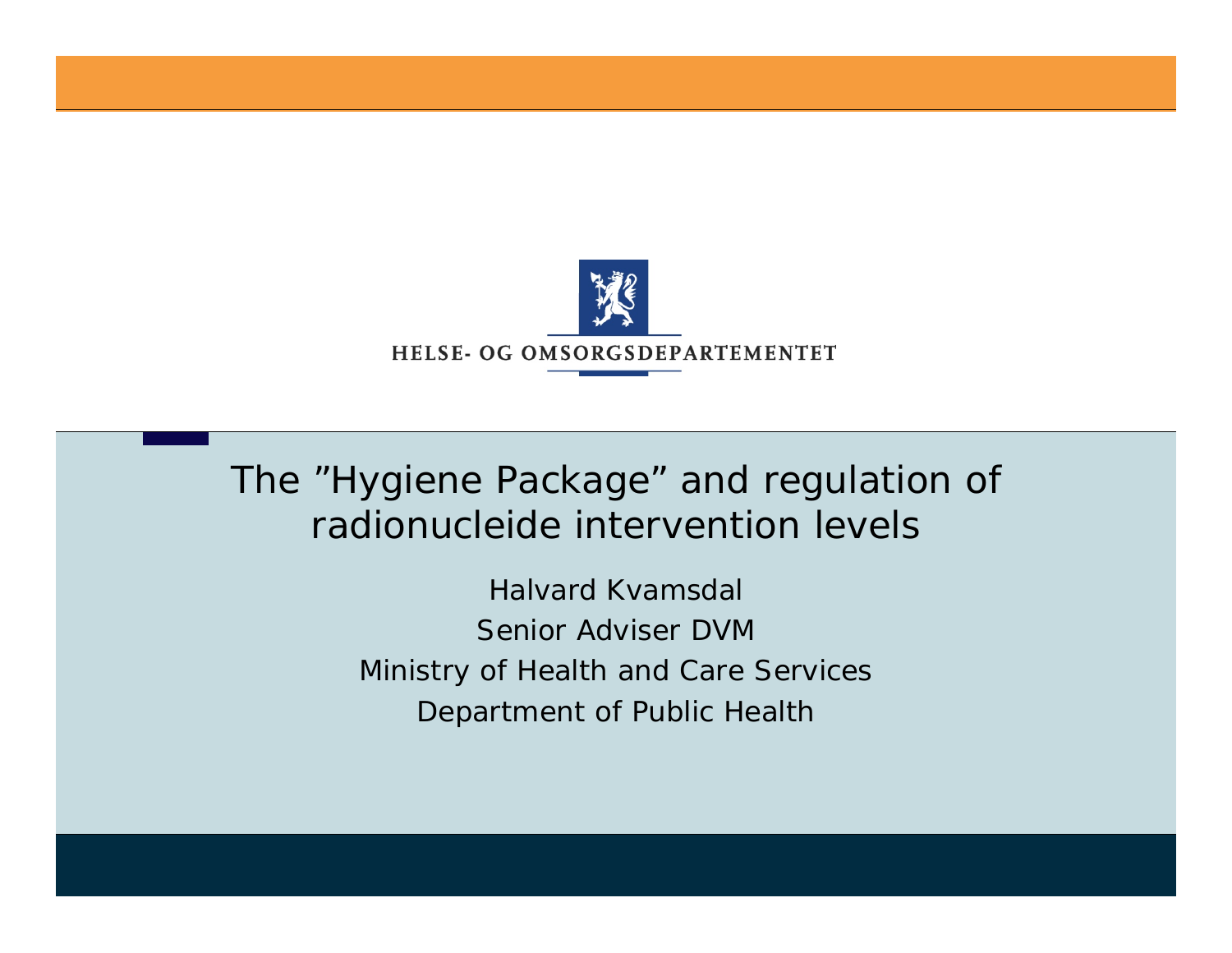## The "Hygiene Package" of 29 April 2004

- Regulation (EC) No. 852/2004 on the hygiene of foodstuffs
- Regulation (EC) No. 853/2004 laying down specific hygiene rules for food of animal origin
- Regulation (EC) No. 854/2004 laying down specific rules for the organisation of official controls on products of animal origin intended for human consumption
- Regulation (EC) No. 882/2004 on official controls performed to ensure the verification of compliance with feed and food law, animal health and animal welfare rules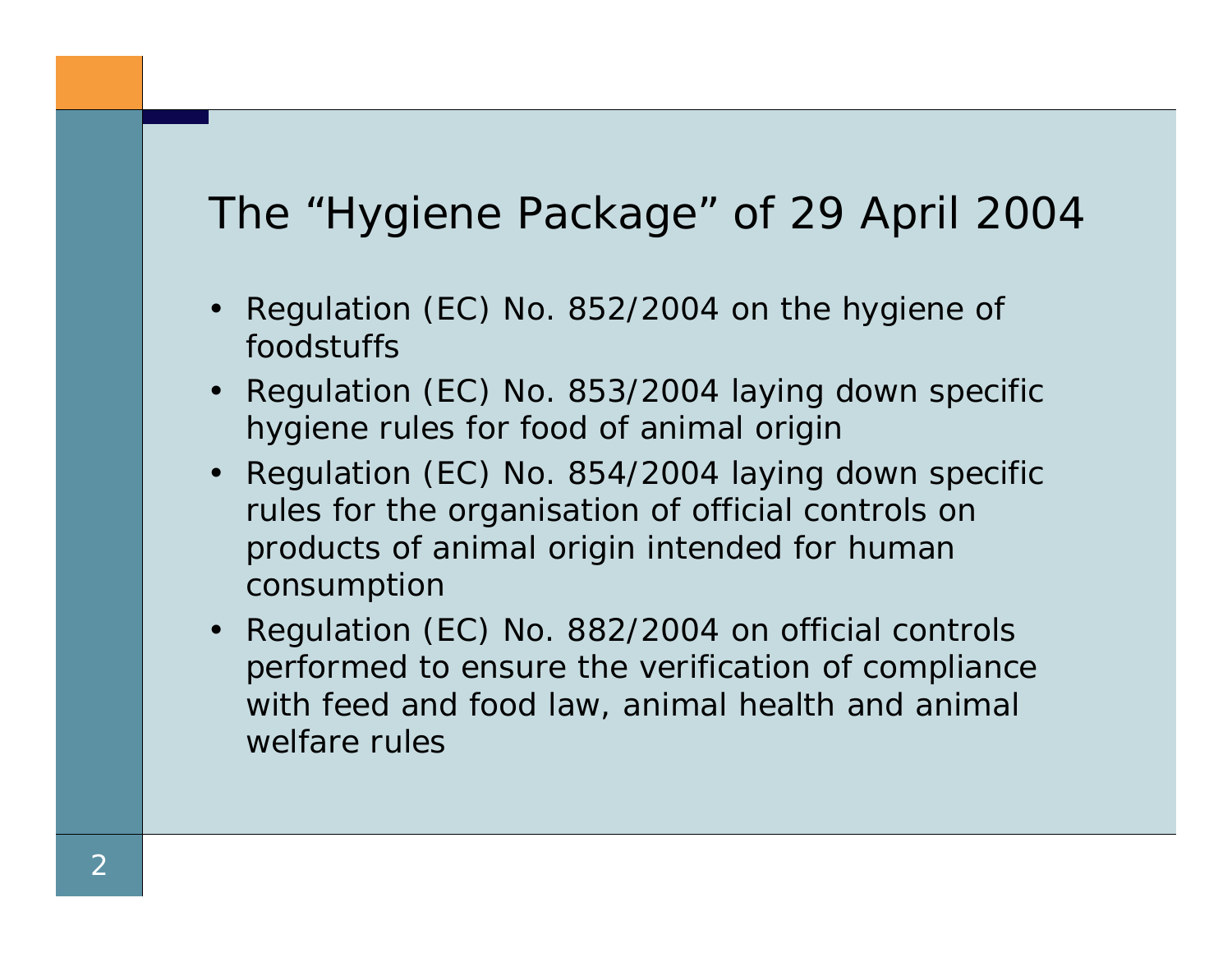### What is said in the "Hygiene Package" ?

**Regulation (EC) No. 852/2004**

Annex I. Primary production

Part B. Recommendations for guides to good hygiene practice

Point 2. Guides to good hygiene practice should include appropriate information on hazards that may arise in primary production. Examples … :

a)The control of contamination such as mycotoxins, heavy metals and radioactive material;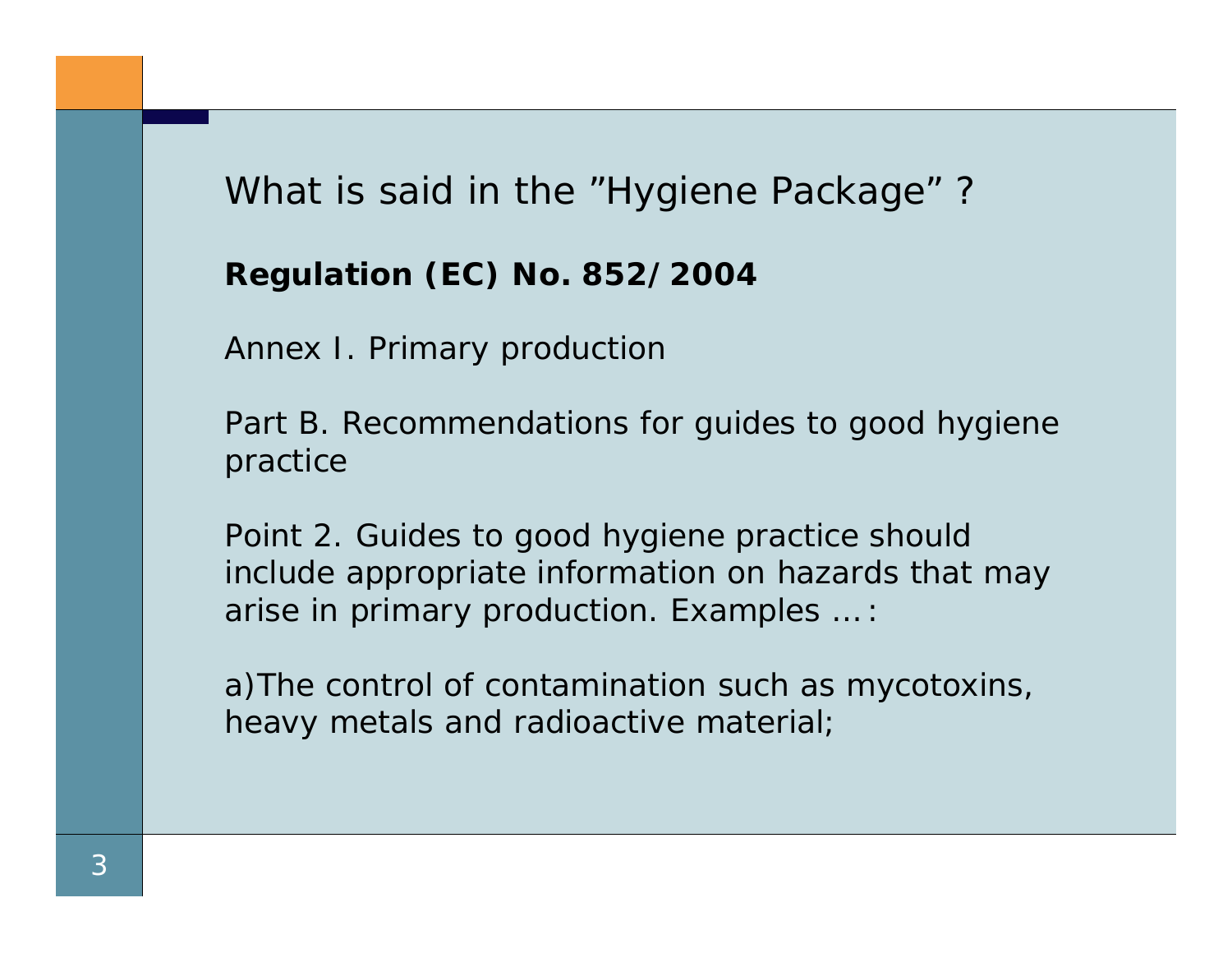What is said in the "Hygiene Package" ?

#### **Regulation (EC) No. 854/2004**

Annex I. Fresh meat Section II. Action following controls Chapter V. Decisions concerning meat

- 1. Meat is to be declared unfit for human consumption if it:
	- (o) exceeds the maximum permitted radioactivity levels laid down under Community legislation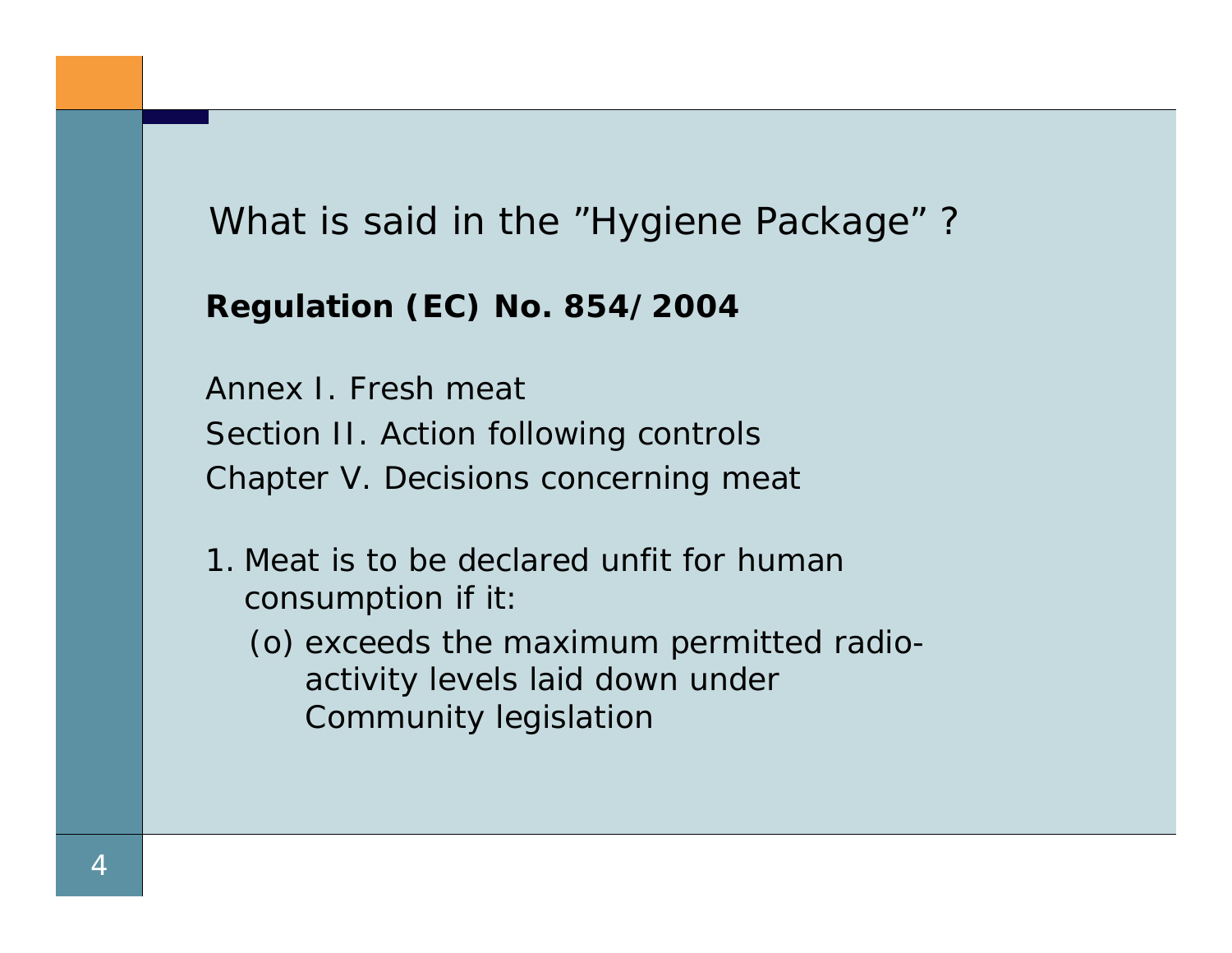# What is Community legislation ?

#### **General provisions are found in:**

Council Regulation (Euratom) No 3954/87 of 22 December 1987 laying down maximum permitted levels of radioactive contamination of foodstuffs and of feedingstuffs following a nuclear accident or any other case of radiological emergency